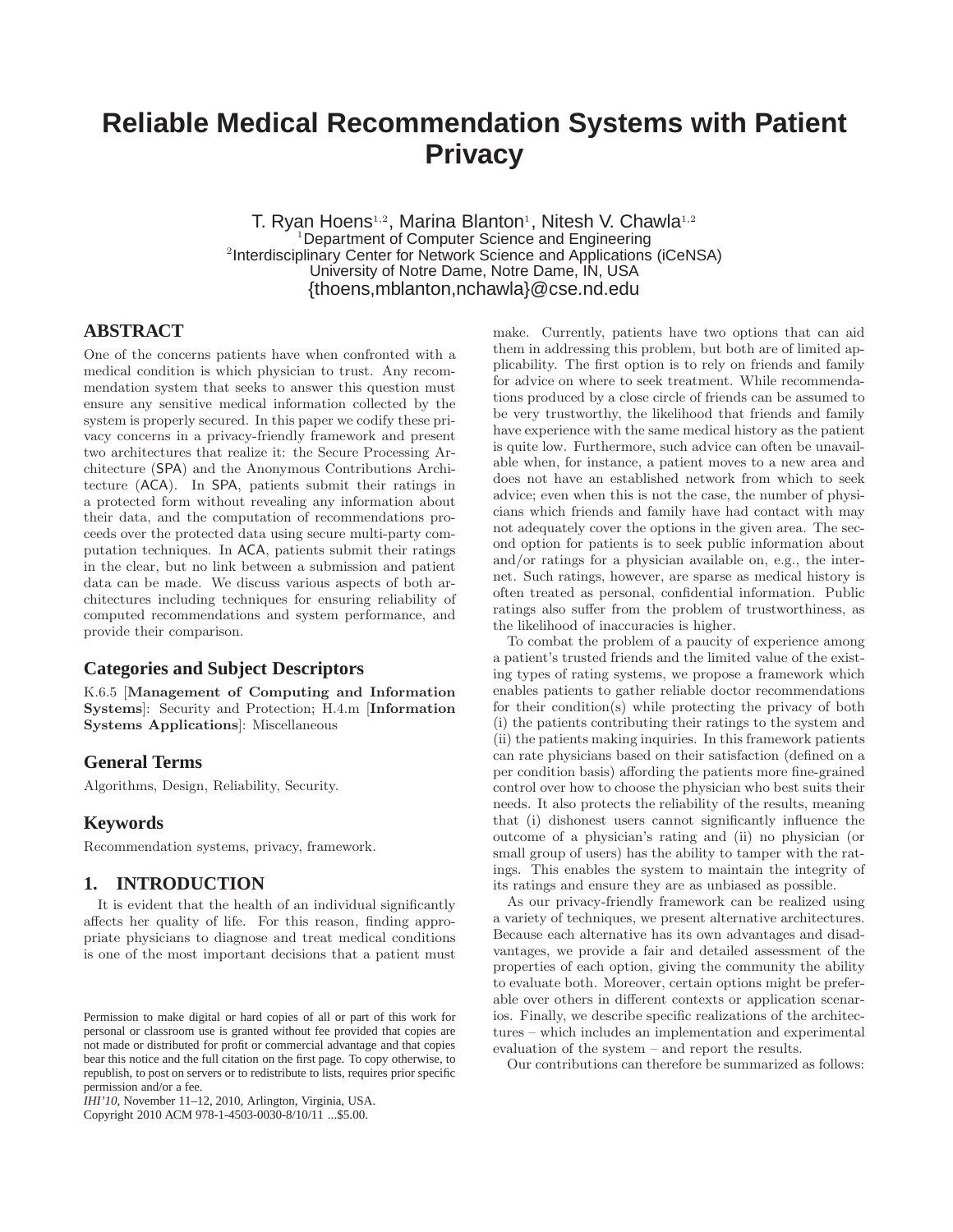- development of a privacy-friendly framework for a reliable recommendation system of physicians using patient experience.
- presenting two architectures that realize the framework using different means from secure computation and anonymous communication techniques.
- design and implementation of specific protocols for the alternative architectures including experimental evaluation on a system prototype.

## **2. THE FRAMEWORK**

In this section we develop the conceptual model of a privacyfriendly and reliable medical recommendation system by specifying its requirements and functional structure. These requirements will guarantee that patient privacy, as well as system and recommendation integrity, are maintained.

#### **2.1 Functional Requirements**

In our framework we assume that the system maintains a list of physicians and health conditions for which recommendations can be provided. Each contributing patient  $i$ submits her rating  $r_{ijk}$  for a specific physician j and specific health condition  $k$ . Each rating reflects the patient's satisfaction with physician  $j$  treating condition  $k$ , and is selected from a pre-defined and publicly known range. Without loss of generality, let this range be  $[1, n]$ , with the value of 0 be reserved for when no rating is available. The system will securely process or store the ratings to enable the following functionalities for any interested patient:

- A patient interested in health condition  $k$  should be able to obtain a physician recommendation for the condition based on the aggregated satisfaction information for all patients and all physicians treating the condition. Ideally, the recommendation is versatile enough to include alternative best-ranked physicians instead of providing only a single recommended name. That is, let  $s_{jk}$  denote the aggregate score for physician j on condition k computed from individual ratings  $r_{ijk}$ . (In this work, we use the term "rating" for individual values contributed by patients and the term "score" for the aggregate normalized value which is a function of individual contributions.) Then instead of learning the name of physician j with the highest score  $s_{jk}$ , the patient will be presented with a list of alternatives.
- A patient interested in a combination of health conditions  $K = \{k_1, \ldots, k_\ell\}$  should be able to obtain a physician recommendation for the entire combination. Furthermore, the patient should be able to assign different weights  $v_1, \ldots, v_\ell$  to the conditions based on their importance to the patient and obtain a recommendation that takes into account these weights. That is, the output will consist of best-ranked physicians where the ranks are determined using the weighted sum of the physicians' scores for the individual conditions, weighted by the patient-provided importance values  $v_i$ 's, i.e., the combined scores are computed as  $s_{jK} = \sum_{i=1}^{\ell} v_i s_{jk_i}$ , where  $s_{jk_i}$  is the physician j's score for condition  $k_i \in K$ . As before, a set of alternatives is preferred over a single recommendation.

#### **2.2 Rating Specification**

When creating a recommendation system, an important consideration is providing users with accurate and relevant recommendations. In our system, we assume that the average rating given to a physician by her patients fits these criteria. Such ratings, however, can be the result of a wide variety of questions (e.g., overall satisfaction, time until cured, etc.), which are outside the scope of this work. When evaluating our system, we therefore assume that some overall rating for a physician exists. Moreover, we presume the rankings are numeric in nature, and have been normalized; this allows us to assume that an "average" rating makes sense, and is consistent across the recommendation system. Since none of the solutions presented in this work are reliant on any specific representation or source of scores, this does not affect any of the observations made in the paper.

In the rest of this work we assume that a recommendation is given for a specific condition (or a combination of conditions) and is computed from ratings submitted by patients. That is, patient  $i$  who has seen physician  $j$  for condition k can submit a rating  $r_{ijk}$  on the scale 1 to n. We use  $r_{jk} = \sum_i r_{ijk}$  to denote the sum of all ratings for physician j on condition k and weight  $w_{jk}$  to denote the number of patients who contributed their ratings for physician  $j$  treating condition k.

#### **2.3 Privacy Requirements**

In the vast majority of existing recommendation systems, data contributed by users is assumed to be public information. In most cases this is a reasonable assumption, as user preferences are usually not sensitive in nature. While for most applications public ratings are acceptable, in medical applications they are not. This is due to the fact that even the existence of certain medical conditions is extremely sensitive data which the patient is highly unlikely to divulge. Therefore, expecting users to publicly disclose their opinion for doctors treating the conditions, without any assertion of privacy, is impractical. As such, we believe that recommendation systems which require users to divulge their recommendation (or even its existence) without provable privacy guarantees should be treated with suspicion.

This leads to the first privacy requirement of a recommendation system for medical applications: the (lack of) existence of a recommendation for a patient is sensitive data which must be protected and unavailable throughout the lifetime of the recommendation system. This also means that if at any point in time the patient's data is revealed to any entity, there should be no link between the patient's identifying information (e.g., name, IP address, etc.) and the data the patient contributed to the system.

Similarly, a user querying the system for a recommendation for a specific condition should not be forced to reveal that condition to the system. This means that the user will be able to obtain a recommendation for a specific condition or a combination of conditions without communicating her preferences to the system in unprotected form.

#### **2.4 Reliability Requirements**

In addition to patient security, physicians must also be protected from unreasonable users or dishonest competitors. That is, a small group of users should not be able to sabotage a physician's reputation. This is not limited to the patients who the physician treats, but also those who are refused, as well as other physicians competing for the same patients. Protecting against such users has the added benefit of creating a more robust recommendation system, thereby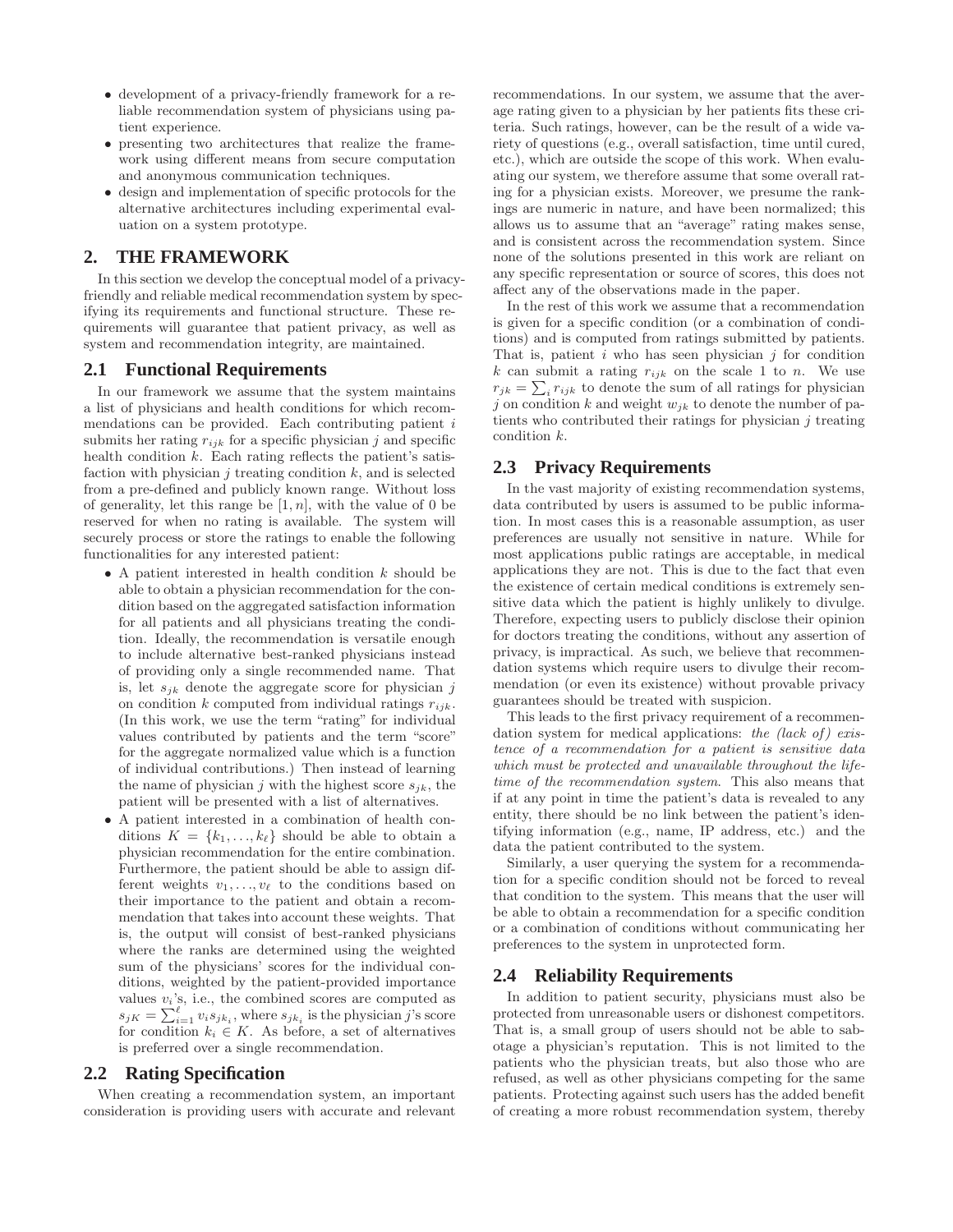

Figure 1: Submission of user ratings and recommendation computation in SPA architecture.

increasing its utility. Thus, the reliability requirement of medical recommendation systems can be stated as: the reputation of the physicians in the system must be preserved, or at least the effectiveness of a small number of malicious users in altering physicians' scores must be mitigated.

The above requirement immediately suggests two ways of dealing with dishonest users: malicious behavior can either (i) be prevented or (ii) detected and compensated for. As with any system that solicits input from a number of parties, each user can enter any rating even if it does not fully reflect her true experience. It is, however, possible to recognize several types of user misbehavior as abuse of the system. For example, a user can influence the aggregate score of a physician treating a certain condition by repeatedly submitting ratings for that physician. A user can also submit a rating which is out of the range (i.e., negative or above  $n$ ) which has a larger effect on the physician's score than a single correct rating (since normally the aggregate score is computed as the average of individual ratings).

# **3. PROPOSED ARCHITECTURES AND RE-ALIZATIONS THEREOF**

Given the requirements presented above, we provide two broad classes of architectures which fit the framework. We call the first type the Secure Processing Architecture (SPA) and the second type the Anonymous Contributions Architecture (ACA). These architectures are described next, including their properties and engineering challenges associated with their realization. Concrete instantiations of the architectures, including implementation, are given in Sections 4 and 5, respectively.

#### **3.1 Secure Processing Architecture (**SPA**)**

In this architecture, as the name suggests, patients contribute secured (e.g., encrypted) ratings, and the computation of all recommendations is performed over secured data. The architecture, depicted in Figure 1, employs secure multi-party computation, where a number of computational servers collect data from patients and jointly compute recommendations. While identifying information of patients (who contribute or query data) may be available to the servers running the system, all submitted data is processed in a protected form and is not available to any entity. In the figure, computational servers  $CS<sub>i</sub>$  maintain the system and process patients' data. A contributing patient can properly secure her contribution and submit it to one or more computational servers. The servers engage in joint computation and make the recommendations available to queriers.

As customary in secure multi-party computation, a threshold scheme is used whereby the computation is performed by  $p$  computational servers with threshold  $t$ . In such schemes, any  $t \leq p$  servers are able to successfully carry out or finish the computation, while any number less than  $t$  servers cannot learn anything about the data they handle. In this way the data remains secure assuming that  $t$  or more servers do not collude to learn any extra information. To maintain such security, in this framework the computational servers should be maintained by mutually distrustful or competing entities, so that any t of them are unlikely to conspire. For example, the computational servers can be run by (i) competing physician offices or hospitals, (ii) insurance companies, (iii) consumer rights protection organizations or programs, or (iv) a combination of the above.

In SPA, when a patient submits her secured rating for physician  $j$  and condition  $k$ , the computational servers should not be able to learn the value of  $j$  and  $k$ . The easiest way to hide this information is to have the patient submit a (secured) rating for each physician and each condition where only one submitted rating has the actual rating and carries a weight of 1, while all other submitted values have rating and weight 0. The servers will then be able to update the scores for all physicians and all conditions using the data received from the patient without the ability to know which particular value has been modified.

In particular, this can be accomplished as follows: the computational servers maintain (protected) sums  $r_{ik}$  and weights  $w_{jk}$  for each physician j and condition k. When a new rating  $r_{ijk}$  of weight  $w_{ijk}$  is submitted, the sum of ratings is updated as  $r_{jk} + r_{ijk}$  and the weight is updated as  $w_{jk} + w_{ijk}$ . When  $r_{ijk}$  and  $w_{ijk}$  are both 0, nothing is modified. The scores  $s_{jk}$  can then be computed as the average rating  $r_{jk}/w_{jk}$  or any other function of  $r_{jk}$  and  $w_{jk}$ .

There are two common techniques for computing over protected data<sup>1</sup>: (i) encryption with special properties, called homomorphic encryption, which allows for operations on ciphertexts to translate into certain operations on the underlying plaintexts, and (ii) sharing the value to be protected among multiple parties and computing using its shares. Either technique will enable us to perform the computations outlined above, as well as all other computations necessary in computing recommendations. We chose to use homomorphic encryption in our instantiation of this architecture and its prototype implementation (Section 4).

Now notice that in this architecture the physicians' scores  $s_{ik}$  cannot be revealed because of the privacy requirements. That is, suppose that the computational servers post the scores which patients can use to compute necessary recommendations. Then when the next patient contributes her secured rating to the system and the scores get updated and published, it is likely trivial to find out what value, and for which physician and condition, the patient submitted a rating. Therefore, the aggregate scores must be protected as well, with only the recommendation data (such as a sorted list of best-ranked physicians) made available.

Because in this setup patients interested in learning recommendations have no impact on the way recommendation data is computed, there is a need to carefully design the function  $f(r_{ik}, w_{ik})$  for computing scores so that it is useful and appeals to as broad of a population of users as possible.

<sup>1</sup>Other mechanisms exist as well, but are of limited applicability here.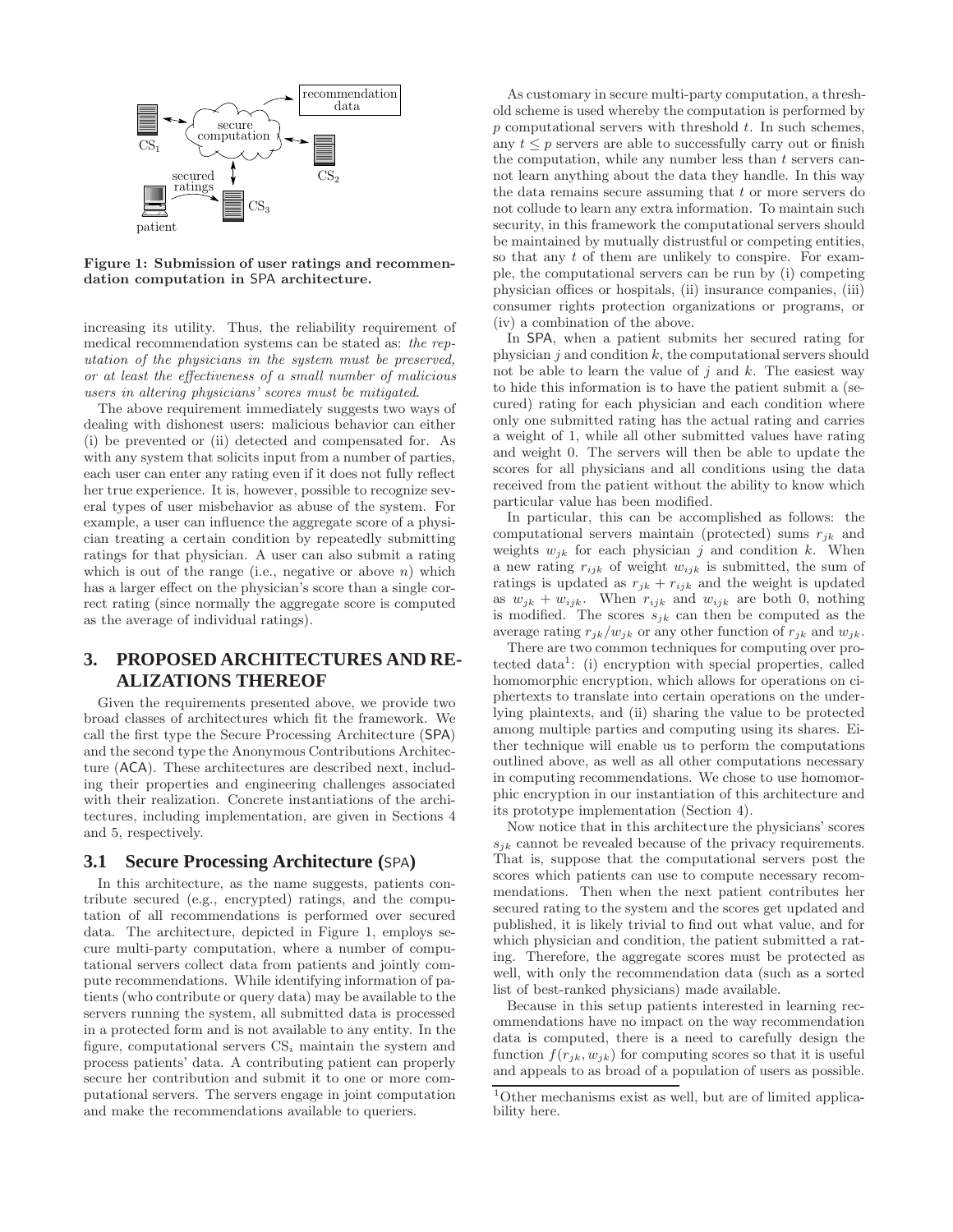We leave it to the community to determine what function is most meaningful for use in medical recommendation systems, but for the purposes of our realization, we propose to compute the scores as a combination of the average rating  $r_{ik}/w_{ik}$  and the number of patients treated  $w_{ik}$ . That is, set  $s_{jk} = r_{jk}/w_{jk} + b_{jk}$ , where  $r_{jk}/w_{jk} \in [1, n], b_{jk} \in [1, m]$ , and n and m are chosen as desired. The purpose of  $b_{ik}$  is to let experienced physicians with a large number of patients have some advantage compared to physicians who treated a small number of patients for condition  $k$ . The value of  $m$  determines how much the extra factor  $b_{jk}$  influences the final score, and we propose to use a non-linear scale for the value of  $b_{jk}$ . Specifically, let  $(t_1 = 0, t_2, \ldots, t_q)$  and  $(b_1, \ldots, b_q)$ ,  $q \leq m$ , be two increasing sequences which will determine the value of  $b_{jk}$ . We set  $b_{jk} = b_i$  (i.e., place  $w_{jk}$  in bucket i) if the value of  $w_{jk}$  is between thresholds  $t_i$  and  $t_{i+1}$ , i.e.,  $t_i \leq w_{jk} < t_{i+1}$  if  $t_{i+1}$  exists. The values of  $t_i$ 's and  $b_i$ 's can be set to any meaningful numbers as long as the sequences are increasing and  $b_q \leq m$ . Since the appropriate choice is not only disease dependent, but location dependent as well, we leave it up to the community to determine the bins. For example, we can have  $n = 10$ ,  $m = 5$ ,  $b = (1, 2, 3, 4, 5)$ , and  $t = (0, 3, 5, 10, 20)$ . This ensures that physicians who treated a sufficient number of patients will have the same value for  $b_{ik}$  (and thus the average ranking differentiates them), while physicians with a very limited number of visits will have a lower value of  $b_{ik}$ , and thus have to be rated more highly in order to rank ahead of their more experienced colleagues.

Given the above, a user who would like to learn a recommendation for condition  $k$  first obtains a list of the physicians sorted according to their scores  $s_{jk}$  (or a sorted list of top physicians only). We note that this outcome sufficiently hides individual contributions, where the physicians' ratings and the number of patients treated remain private. As secure multi-party techniques are relatively expensive, we suggest having the computational servers periodically compute the recommendations for all conditions and make that information publicly availably. In this way a patient interested in a specific condition is instantly able to obtain the desired recommendation. This also has the added benefit of hiding the recommendation of any individual, as the periodic update, if spaced appropriately, will include a large number of new contributions from many patients.

The system's design also allows patients to determine a custom rating based on a combination of conditions (where the combination is to remain private). In such cases, we first note that the number of diseases in a combination will be small since patients will seek separate specialists for unrelated conditions rather than one physician who can effectively treat all of them. Let u be the maximum number of conditions in commonly queried combinations (e.g.,  $u = 3$ ). Then the following options can be implemented within SPA: (i) the servers precompute and make available recommendations for each combination of  $\leq u$  conditions for their choice of importance weights or (ii) the servers precompute recommendations for common combinations of  $\leq u$  conditions and compute recommendations for other combinations upon user request (note that the results cannot be saved for any subsequent user to immediately obtain since the queried conditions are private). While the first option results in a higher load on the computational servers (as the number of all possible combinations grows rapidly, i.e.,  $O(n_c^u)$  for  $n_c$ conditions), the second requires patients with non-standard

queries to experience delays. Also, combinations with nonstandard weights will result in custom queries in both cases. In addition, while the choice of the conditions in a queried combination can be secured, the recommendation given to the querier (i.e., a sorted list of physicians) is likely to leak some information about the conditions. Thus, precomputed recommendations where a patient can retrieve information about all conditions at once is preferred from the patient privacy point of view.

In order to satisfy the reliability requirements of the framework, abuse of the system can be prevented using the following mechanisms. Each contributing patient can be required to submit only one rating  $r_{ijk}$  at a time. This allows the computational servers to detect an abnormal number of contributions from a particular user, treat the contributions as malicious, and disregard them. Additionally, when a patient submits a rating, she will have to prove that the submission is well-formed. This can be done through Zero-Knowledge Proofs of Knowledge (ZKPK), which prove the validity of certain statements over secured data without revealing any other information. In this application, the patient uses ZKPKs to prove that (i) all submitted pairs  $(r_{ijk}, w_{ijk})$  except one are set to 0, (ii) there is weight  $w_{ijk}$ of value 1 and the corresponding rating  $r_{ijk}$  is in the range  $[1, n]$ . ZKPKs for all necessary functions such as OR, AND, equality, and a range are known and can be combined to prove the overall statement.

While designing a specific system using SPA, it is important to realize that there is a trade-off between privacy and computational overhead on one side and data reliability on the other. That is, instead of submitting  $n_p \times n_c$  pairs (where  $n_p$  is the number of physicians and  $n_c$  is the number of conditions) to contribute a single recommendation, a patient might choose to submit fewer pairs for a subset of physicians and/or conditions. This will allow the computational servers to reduce the patient's conditions to a smaller set of potential diseases, but reduces the patient's computational overhead of sending a rating. This will also allow the computational servers to more effectively detect abuse of the system by dishonest users who repeatedly submit ratings for the same physician.

#### **3.2 Anonymous Contributions Architecture (**ACA**)**

In this architecture, unlike the prior approach, the patients submit their ratings in the clear. In order to ensure that there is no connection between a patient's identifying information and her contribution, all submissions are made anonymously. That is, patients use a system for anonymous routing to submit her contribution to the entity that receives all patient ratings and publishes information about them. Such anonymizer systems are readily available today (see, e.g., Tor anonymity network [3] and other anonymizer services and proxies such as [1, 2], among many others).

With this design, we can achieve the privacy requirements listed in Section 2. That is, the privacy of a patient who submits a rating  $r_{ijk}$  for physician j and condition k is not compromised because the recommendation system service learns no information about the user's identity and thus is unable to make any inferences about the health history of any particular patient. The service then processes all received ratings and makes aggregate information about the ratings available to all parties to use. This means that the privacy of all patients who would like to use the system is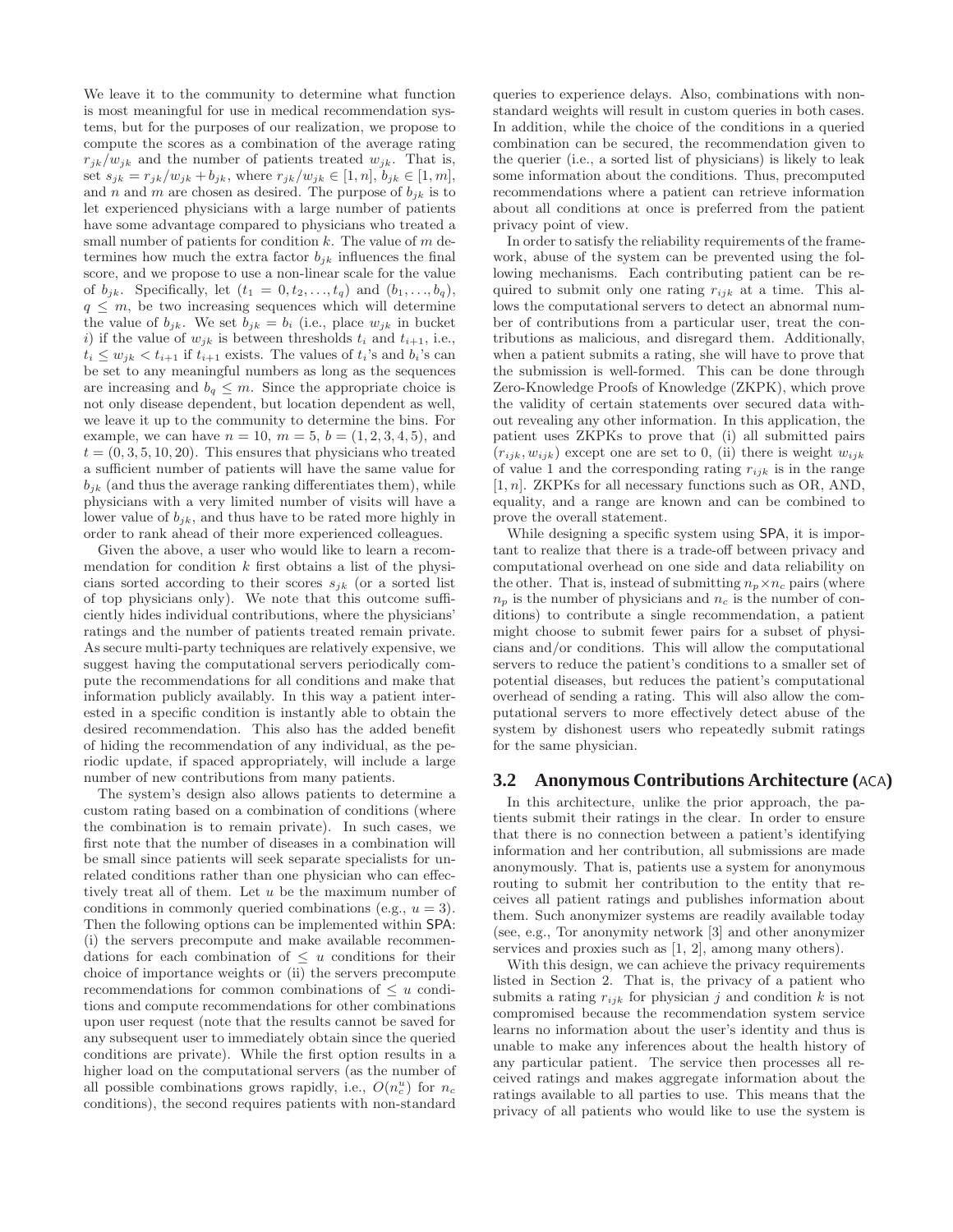protected, as they can download the entire published table (i.e., information about all conditions) posted by the recommendation service and then disregard any irrelevant data. Alternatively, such users can use an anonymizer and retrieve only information about specific conditions from the published data.

To make the recommendation data available to the patients at least as flexible as in SPA, we suggest that the recommendation system service publishes the following information: for each physician  $j$  and condition  $k$  publish a pair  $\langle r_{jk}/w_{jk}, b_{jk}\rangle$ , where as before  $w_{jk}$  is the number of patients that contributed their rankings for physician  $j$  and condition k,  $r_{jk}/w_{jk} = \sum_i r_{ijk}/w_{jk}$  is the average rating for physician j and condition k, and  $b_{jk}$  is the bucket value for  $w_{ik}$ . Availability of such data satisfies the functional requirements of Section 2. Furthermore, the data provides more information than the recommendations in SPA, as not only the ordering of physicians by their scores is known, but various other relevant information (e.g., the differences between the scores) can be computed as well. In particular, a patient can compute a recommendation for any combination of conditions using custom weights.

With respect to the reliability requirements, the anonymous nature of a patients' submissions can make the system prone to abuse. That is, dishonest users might attempt to influence a physician's overall rating by submitting bogus or repeated values. While it is trivial to defend against the former (i.e., all ratings are submitted in the clear, thus out-of-the-range or malformed values are immediately discarded as invalid), dealing with the latter requires architectural support. To combat this issue, we split the recommendation system service into two entities, called the Certification Authority (CA) and the Tabulating Authority  $(TA)^2$ . The responsibility of the CA is to manage users, while the responsibility of the TA is to collect, process, and publish recommendation data.

The CA first registers users, issuing them anonymous credentials at the time of registration. Thus, users are required to register prior to submitting rankings to the TA. A registered user can then send her ranking to the TA and authenticate the submission using her anonymous credentials issued by the CA. We note that the authentication is anonymous in the sense that the only information revealed is that the user has been registered with the CA. By using a type of anonymous authentication (e.g., group signatures) which allows the identity of the sender to be uncovered under exceptional circumstances, abuse of the recommendation system service can be mitigated. That is, if the TA observes an unusually high volume of contributions that do not align with already stored data, a large number of submissions for the same  $(j, k)$  pair, or a number of extreme scores for the same physician that contradict the existing scores, the TA can provide the authentication records associated with the submissions to the CA who can then uncover the identity of the offending user(s). The process of when to request an identity to be uncovered can be controlled by a wide variety of parties including, but not limited to, the physicians.

Finally, because new users normally contribute for the first time shortly after their registration, we would like to prevent the CA from making correlations between the users that register and the content of the messages transmitted to



Figure 2: Submission of user ratings and recommendation computation in ACA architecture.

the TA over the network. For that reason, we assume that the TA has an encryption key and all contributions sent to the TA will be encrypted with that key. Furthermore, to prevent the CA from making similar correlations based on the updated information that the TA publishes, the updates by the TA to the published data should be infrequent, only after a significant number of new contributions (which will include contributions by both old and new users) has been accumulated. Note that this is not a major restriction of the system, as a small number of updates are unlikely to drastically affect the ratings of the physicians. The ACA architecture is depicted in Figure 2.

# **4. REALIZATION OF SECURE PROCESS-ING ARCHITECTURE**

In this section we describe our particular realization of SPA. We first present the necessary background information, then define the full protocol, and conclude the description with a system implementation.

#### **4.1 Preliminaries**

As previously mentioned, techniques for implementing data protection in SPA include homomorphic encryption and secret sharing. In our solution, we use a semantically secure additively homomorphic public key threshold encryption scheme as a building block. The additive homomorphic property of such encryption schemes means that when one multiplies two encrypted messages, the result is a ciphertext that corresponds to an encryption of the sum of the messages. This property also implies that an encrypted message can be multiplied by a constant  $c$  by raising the ciphertext to power c. Semantic security means that no information about the underlying text can be learned from a ciphertext.

Recall that in a threshold public key encryption scheme anyone can encrypt using a public key, but decrypting values requires at least  $t$  out of  $p$  computational servers (for some  $t \leq p$ ) to combine their keys to decrypt the value. In order to provide more security, we require the ability to generate the key material used in homomorphic encryption (i.e., the encryption and decryption keys) in a fully distributed manner. This requirement removes the need for a trusted party who has access to more data (i.e., the full key material) than anyone else. This is especially important in the current application, as this means that the security of each patient's data is not dependent upon any one party.

One scheme that encompasses the above properties is the Paillier cryptosystem [26], which we use in our implementation. That is, the Paillier cryptosystem is a semantically se-

<sup>&</sup>lt;sup>2</sup>As with multiple entities in SPA, it is recommended the CA and TA are run by different organizations.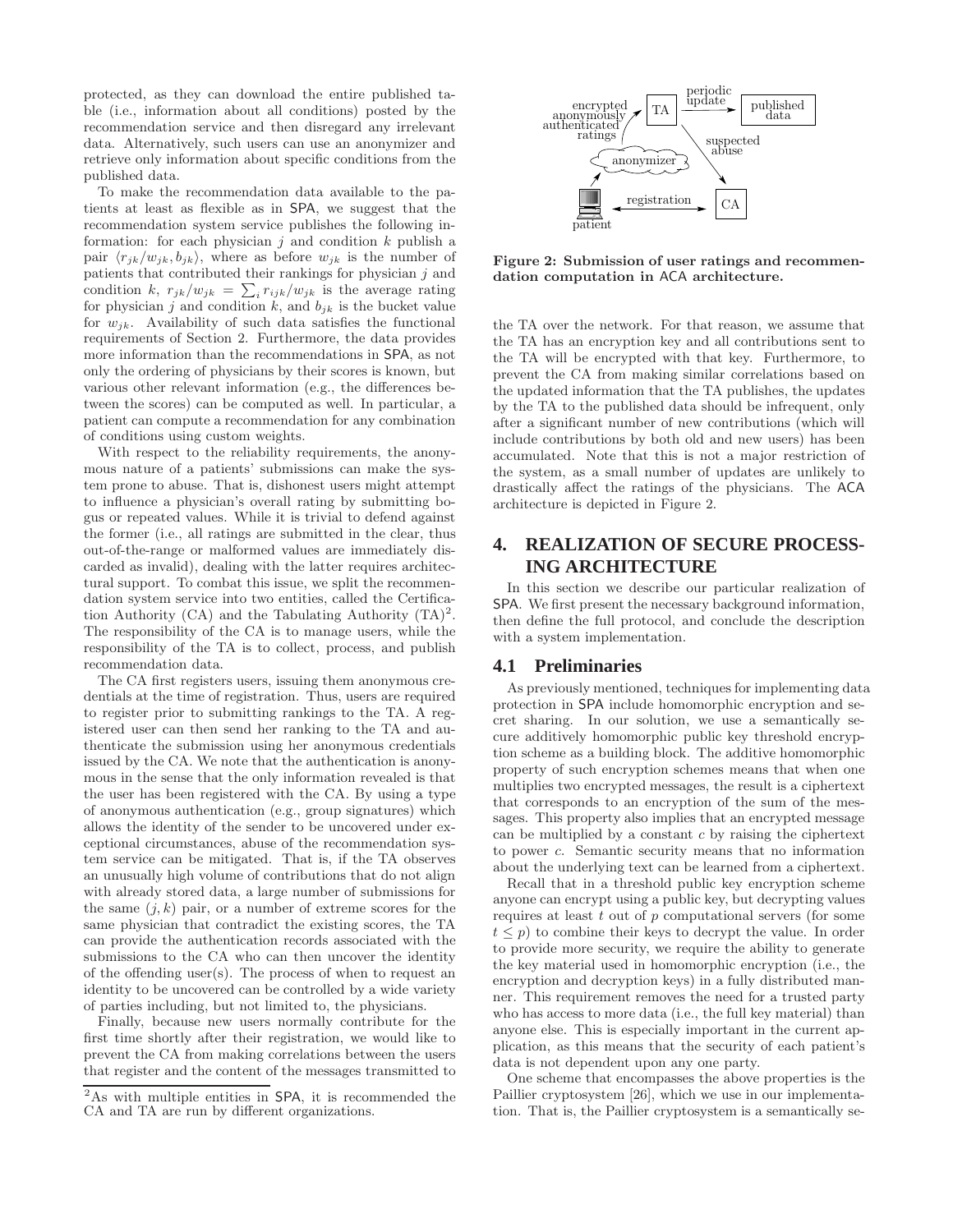cure additively homomorphic encryption scheme, which can be used as a threshold scheme [18, 11] whose key generation can be performed in a fully distributed manner [4, 12].

In what follows, we use  $[a]$  to denote an encrypted value of a. With the techniques we employ, some operations on encrypted values (such as addition and multiplication by a constant) can be performed locally, while other operations (such as multiplication or comparison of encrypted values) require interaction of the computational servers. Furthermore, comparison requires the operands to be available in bitwise form, which means that an encrypted value first needs to be transformed into an encryptions of its bits. We use  $[a]_{\ell B}$  to denote encryption of the individual bits of a, i.e.,  $[a]_{\ell B} = \langle [a_0], \ldots, [a_{\ell-1}]\rangle$ , where  $a_i \in \{0, 1\}$  for  $i = 0, \ldots, \ell-1$ and  $a = \sum_{i=0}^{\ell-1} a_i 2^i$  (the length  $\ell$  is explicit in the notation to permit a variable-length representation). It follows that our solution will need to rely on the following sub-protocols from the literature (see, e.g.,  $[19, 28, 5]$ ):

MULT: a protocol that, on input [a] and [b], produces  $[a \cdot b]$ .

- BITS: a protocol that, on input  $[a]$  and  $\ell$ , produces encryption of  $\ell$  least significant bits of the underlying plaintext of [a], i.e.,  $[a]_{\ell B}$ .
- BIT-LE: a protocol that, given  $[a_1]_{\ell B}$  and  $[a_2]_{\ell B}$  outputs an encrypted bit [b], where  $b = 1$  iff  $a_1 \le a_2$ .

#### **4.2 Protocol**

In the description of the protocol, for simplicity of presentation, we assume that physicians 1 through  $n_p$  are used to produce recommendations for condition  $k$  (in practice, some physicians with specialization far from condition k can be eliminated).

At a high level, the computation in the protocol proceeds as follows: First, for each physician we compute her score  $s_{ik}$  from the corresponding ranking  $(r_{jk}, w_{jk})$ . This means that the weight  $w_{jk}$  needs to be compared to all thresholds  $t_1, \ldots, t_q$  as  $t_i \leq w_{jk}$ . After the results of the comparisons are available in the encrypted form as a binary vector of length q, we set the encryption of  $b_{jk}$  to the sum of computed bits in the vector, where bit  $i$  is weighted by the value  $b_i - b_{i-1}$  (and by  $b_i$  when  $i = 1$ ). Because the computed vector will always consist of a number of 1's followed by a number of 0's (if any), this approach computes the value of the bucket  $b_{jk}$  correctly. This mechanism minimizes the amount of interactive computation, and thus the amount of time, for the computation.

As a result of this step, we store  $s_{jk}$  as a numeratordenominator pair  $([s'_{jk}], [w_{jk}]) = ([r_{jk} + b_{jk}w_{jk}], [w_{jk}])$ . This representation allows us to finish the computation and sort the scores without performing expensive division operations. That is, to compare the scores of two physicians  $j_1$  and  $j_2$ , we compare  $s'_{j_1k}w_{j_2k}$  to  $s'_{j_2k}w_{j_1k}$ .

The above computation raises an interesting technical point in that the comparison must be performed correctly even if one or both of the scores have no contributions and are therefore 0. That is, if a physician  $j_1$  has no ratings for condition k, both  $r_{j_1k}$  and  $w_{j_1k}$  are 0 (and thus  $s'_{j_1k} = 0$ ). According to the above comparison method, when the score of such a physician is being compared to the score of another physician who has a patient ratings, both values being compared will become 0, and the resulting outcome (as defined by the comparison protocol) is random. To ensure that the result of such comparisons is always correct,

we modify the computation to add a flag which indicates whether  $w_{jk}$  is non-zero. That is, the comparison becomes  $s'_{j_1k}w_{j_2k} + \text{non-zero}(w_{j_1k}) \leq s'_{j_2k}w_{j_1k} + \text{non-zero}(w_{j_2k}).$  The output of non-zero $(w_{jk})$  is true (or 1) iff the OR of the bits of  $w_{ik}$  is 1. In the protocol, we denote this additional function by  $OR([w_{jk}]_{\ell B})$ , which will produce an encrypted bit. Notice that the function is not difficult to implement using a number of multiplications and additions.

An important observation is that this modification does not affect other comparisons in the system, i.e., when physicians  $j_1$  and  $j_2$  have ratings for condition  $k, s'_{j_1k}w_{j_2k} + 1 \leq$  $s'_{j2k}w_{j1k} + 1$  iff  $s'_{j1k}w_{j2k} \leq s'_{j2k}w_{j1k}$ . Similarly, when both physicians have no ratings, the result is unchanged.

In the protocol, we use various optimizations to ensure that its runtime is as low as possible. In particular, we use varying-length representation in bit decomposition BITS and comparison BIT-LE operations. Let  $\ell_w$  denote the maximum length of counts  $w_{jk}$ ,  $\ell_s$  denote the maximum length of scores  $s_{jk} = r_{jk}/w_{jk} + b_{jk}$  (i.e., if the ratings are in the range  $[1, n]$  and the bucket values in the range  $[1, m]$ ,  $\ell_s = \lceil \log_2(n+m) \rceil$ , and  $\ell = 2\ell_w + \ell_s$  the maximum length of values used in the computation (i.e., for representation of  $s'_{j_1k}w_{j_2k}$ . We expect a normal choice of these parameters to be:  $\ell = 32$ ,  $\ell_w = 13$ , and  $\ell_s = 6$ .

To optimize the performance of comparing weights  $w_{jk}$ to the thresholds  $t_i$ , notice that the weights  $w_{jk}$  can generally be longer than a value  $t_i$ , but by considering only  $log_2[t_i] + 1$  bits we can always compare the values correctly. To form the  $(\log_2\lceil t_i \rceil + 1)$ -bit representation of  $w_{jk}$ , we leave the  $\log_2[t_i]$  least significant bits of  $w_{jk}$  unchanged and replace the remaining bit with the OR of the remaining  $\ell_w - \log_2[t_i]$  most significant bits of  $w_{jk}$ . Thus, when the length of  $w_{jk}$  is greater than the length  $t_i$ , the optimized comparison will always result in  $w_{ik}$  being larger than  $t_i$ , otherwise the comparison proceeds as usual. When considering performance, note that such shortened representations of  $w_{ik}$  for the lengths of  $t_i$ 's can be computed using  $O(\ell_w)$ multiplications, regardless of the number of thresholds q.

The above optimization due to the variable-length representations allows us to reduce the runtime of the protocol by at least 40%. We are now ready to present the protocol.

RANK $(k, ([r_{1k}], [w_{1k}]), \ldots, ([r_{npk}], [w_{npk}]))$ :

- 1. The computational servers set  $\delta_1 = b_i$  and  $\delta_i = b_i$   $b_{i-1}$ ; then for  $j = 1, \ldots, n_p$  they compute in parallel:
	- (a) execute  $[w_{jk}]_{\ell_wB} \leftarrow \text{BITS}([w_{jk}], \ell_w).$
	- (b) using  $[w_{jk}]_{\ell_wB}$  compute shortened representations  $[w_{jk}]_{(\log_2 [t_i]+1)B}$  of  $w_{jk}$  for  $i = 2, ..., q$  and also compute  $[f_{jk}] = \text{OR}([w_{jk}]_{\ell_w B}).$
	- (c) set  $[c_1] = [1]$  and execute  $[c_i] \leftarrow \text{BIT-LE}(t_i,$  $[w_{jk}]_{(\log_2 [t_i]+1)B})$  for  $i = 2, ..., q$ .
	- (d) locally compute  $[b_{jk}] = \left[\sum_{i=1}^{m} c_i \delta_i\right] = \prod_{i=1}^{m} [c_i]^{\delta_i}$ .
	- (e) execute  $[d] \leftarrow \text{MULT}([b_{jk}], [w_{jk}])$  and locally set  $[s'_{jk}] = [s_{jk} + d] = [s_{jk}] \cdot [d].$
- 2. The servers sort all tuples  $([s'_{jk}], [w_{jk}], [f_{jk}])$  for  $j =$  $1, \ldots, n_p$  using a suitable sorting algorithm and output the result, where each comparison is performed on  $([s'_{xk}], [w_{xk}], [f_{xk}])$  and  $([s'_{yk}], [w_{yk}], [f_{yk}])$  as follows:
	- (a) execute  $[v_x] \leftarrow \text{MULT}([s'_{xk}], [w_{yk}])$  and  $[v_y] \leftarrow$  $\text{MULT}([s'_{yk}], [w_{xk}]).$
	- (b) locally compute  $[v'_x] = [v_x] \cdot [f_{xk}] = [v_x + f_{xk}]$  and  $[v'_y] = [v_y] \cdot [f_{yk}] = [v_y + f_{yk}].$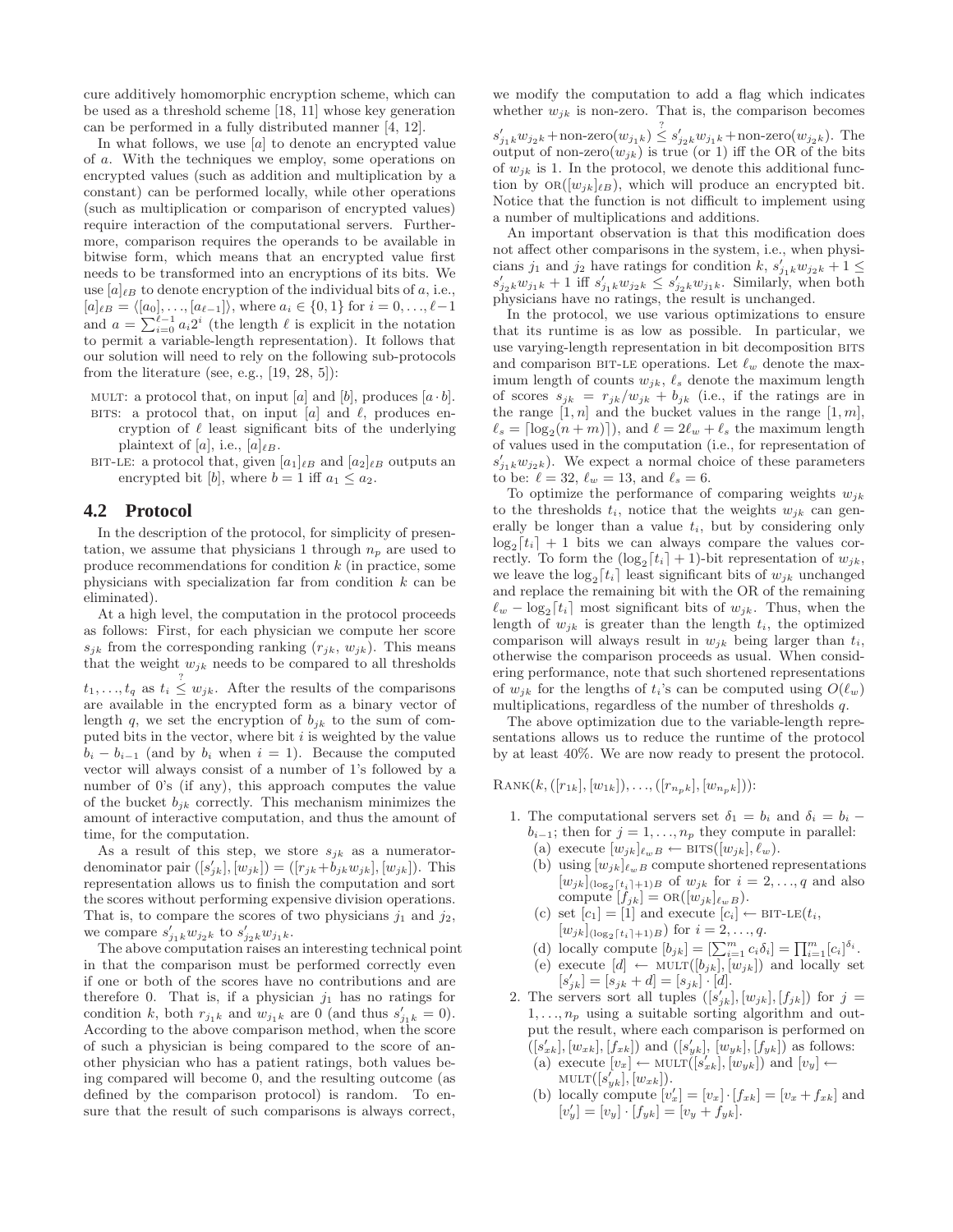- (c) execute  $[v'_x]_{\ell B} \leftarrow \text{BITS}([v'_x], \ell)$  and  $[v_y]_{\ell B} \leftarrow \text{BITS}([v'_y], \ell)$ ℓ).
- (d) execute  $[z] \leftarrow \text{BIT-LE}([v_x]_{\ell B}, [v_y]_{\ell B})$  and open the value of z.

Note that in the above protocol the exact sorting algorithm is not defined. For our implementation we chose merge sort due to its simplicity, speed, and ease of being parallelized. The results are presented in the next section.

The security of the Rank protocol follows from the fact that only secure building blocks are used and the composition theorem [6] that states that composition of secure building blocks results in security of the overall construction.

To permit users to obtain recommendations for a combination of conditions  $K$ , we briefly discuss the modifications to the protocol above for two options: (i) the servers precompute the recommendation for conditions  $K$  using their choice of importance weights  $v_i$ 's for the individual conditions in  $K$  and (ii) a patient asks the servers to compute a custom recommendation for her choice of conditions and corresponding weights which are to remain private. In the first case, the servers perform step 1 of the above protocol as specified for all physicians and all conditions in  $K$ . Then for each physician j with scores  $([s'_{jk_i}], [w_{jk_i}])$  for  $k_i \in K$ , they compute the combined score  $([s'_{jK}], [w_{jK}])$  as  $w_{jK} =$  $\prod_{k_i \in K} w_{jk_i}$  and  $s'_{jK} = \sum_{k_i \in K} (v_i s'_{jk_i} \prod_{k_x \in K, i \neq x} w_{jk_x})$  in the encrypted form. Note that this computation uses only multiplications and additions, but results in values of larger length, which has an impact on the performance of sorting in the algorithm. Given such scores, step 2 of the protocol is then carried out unchanged using larger bit length.

To implement case (ii), the patient encrypts her weights  $v_i$ for conditions  $k_i$  in K. If the patient does not wish to reveal any information about the conditions in  $K$ , she can include all possible conditions and assign an importance weight of 0 to the irrelevant conditions. This will incur a significant overhead on the computational servers and unbearable wait time on the patient. To reduce the runtime, the patient instead can use only a few extra conditions in  $K$  to hide the ones in which she is interested. While this significantly reduces the computational overhead, this approach also leaks information about the patient's conditions of interest. (Note that the query result also may leak information.) The rest of the computation then proceeds as with option (i) with the exception that the weights  $v_i$  are processed encrypted.

#### **4.3 Implementation**

To test the feasibility of the protocol, we implemented it in Java using Paillier encryption with a 1024-bit key. Java was chosen due to its large number support and the ease of implementing distributed algorithms. All sub-protocols  $(i.e., BITS, MULT, BIT-LE)$  were implemented as in [19].

As the computations were distributed, we simulated each computational server as its own PC on a 100Mb LAN. The computers used were Dell workstations with 3.20 GHz Pentium 4 processors and 1 GB of memory. To make the tests more general, and applicable to a wider range of settings, we tested the computation separately in the two steps of the Rank protocol. By presenting timing results for each step individually we provide the ability to estimate performance of the protocol on a variety of different parameters (e.g., number of bits in each  $t_i$ , number of buckets, etc.).

To test step 1, we varied the length of bucket thresholds  $t_i$ used in determining the value of  $b_{jk}$ . Specifically, we timed step 1 using thresholds of size 2, 5, 10, 15, and 20 as measured in number of bits. Note that the higher threshold sizes on this list are present only to demonstrate how the techniques scale to larger values, as they are unlikely to be applicable to a recommendation system in practice. We also varied the number of physicians in the experiments; using 5, 10, 20, 50, 75, and 100 physicians. Given this, we provide a good estimate as to how long it will take to compute the scores for a specific number of physicians given an arbitrary number of buckets (with thresholds of varying sizes).

To test step 2, we timed how long it took to sort the various number of physicians when each was given a randomly assigned score and weight. The length  $\ell = 32$  was used for bit decomposition and comparison. Combining this with the results obtained from the timing of step 1, we can then estimate how long it will take to compute the full protocol.

The data used when measuring the timing results was simulated. The use of simulated data does not adversely affect the timing results obtained, as the performance only depends upon: (i) the number and size of thresholds  $t$  and (ii) the performance of the sorting algorithm (as measured in the number of comparisons). The former is independent of the data and the sorting algorithm is not dependent on how the actual underlying data was obtained. To ensure that the simulated data accurately reflected a real world scenario, we generated a sorted list of unique ranking/weight pairs. We then permuted this list randomly, ensuring that the sorting algorithm had to perform the average number of comparisons to sort the list. This process was then repeated to determine the average time required to sort the list.

The results for step 1 are presented in Table 1. In this table the number of physicians is represented vertically, while the number of bits in threshold  $t_i$  is represented horizontally. To estimate the performance for thresholds  $t$ , one first chooses the row corresponding to the number of physicians (e.g., 5). One then chooses the columns which correspond to the number of bits in each  $t_i$ . Thus, if buckets are defined by thresholds 3, 16, 31, 100, 520, and 1000, the columns selected correspond to 2, 5, 5, 7, 10, and 10 bits, respectively. Note that this example is given for demonstration purposes only and is not meant as suggested values for  $t_i$ . Given these columns, the approximate timing is obtained by adding the denominator for the first threshold, and the numerator for the remaining thresholds. The denominator represents timing for running step 1 of the protocol using a single threshold of the specified size; and the numerator corresponds only to a single comparison with a threshold (of the specified size) in step  $1(c)$  of the protocol. Thus in our example, we have  $524 + 381 + 381 + 428 + 499 = 2212$  seconds (approximately 36 minutes) for step 1 (using the same thresholds for 100 physicians requires approximately 12 hours).

In practice, we suggest using thresholds  $t = (0, 3, 5, 10, 20)$ . While a practicing physician is likely to treat a significantly larger number of patients, the number of users who contribute to a recommendation system is likely to be significantly lower. Therefore, even a few patient ratings indicate significant experience in treating a particular condition. In this example, the largest threshold uses only 5 bits.

The performance of step 2 is presented by the lower curve in Figure 3. We see that the amount of time spent sorting 100 physicians is quite high (approximately 1 day). Note, however, that this computation needs to be done quite infrequently (e.g., semi-annually or quarterly), as the score for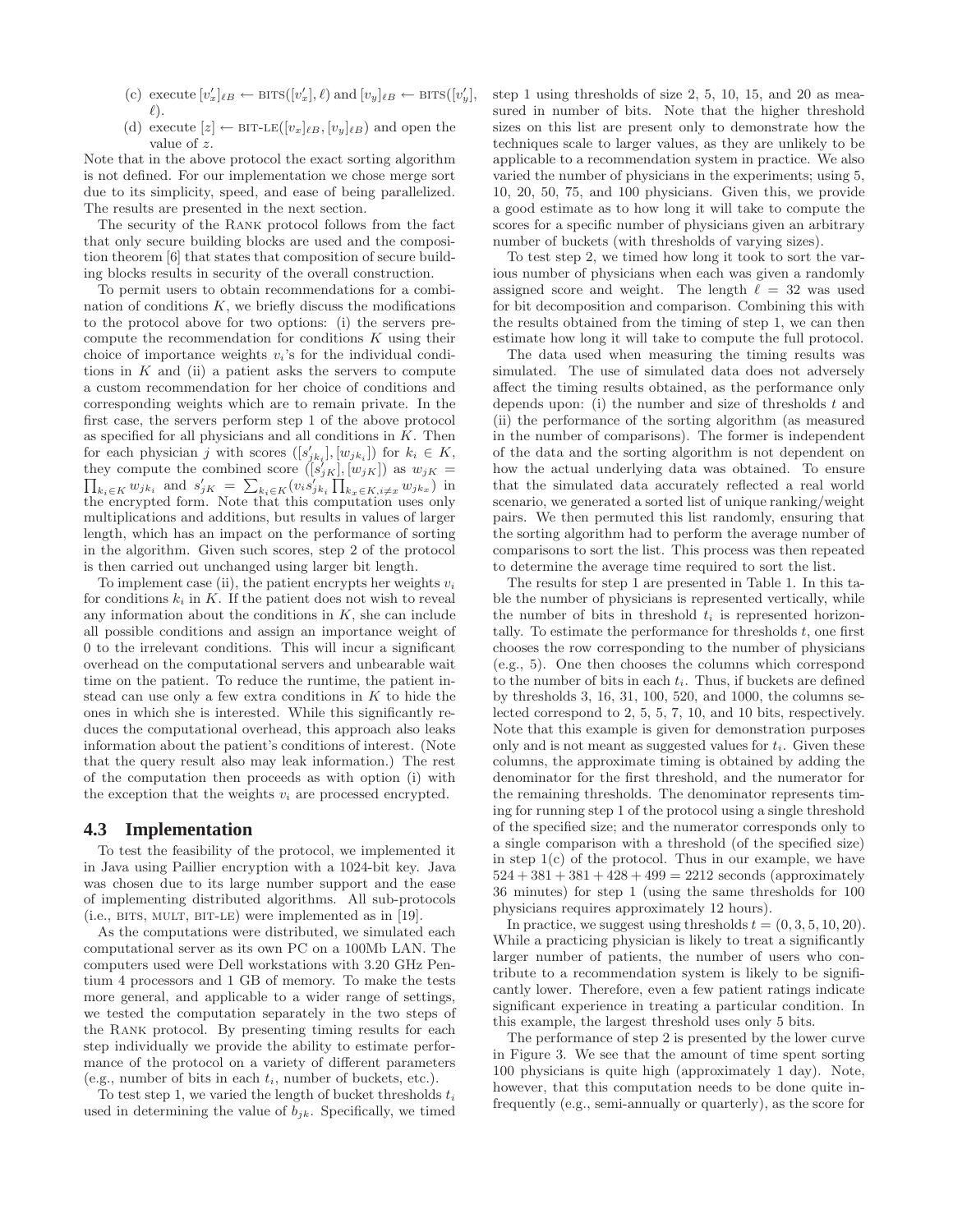| Number of   | The length of bucket threshold value in bits |              |                |              |             |              |
|-------------|----------------------------------------------|--------------|----------------|--------------|-------------|--------------|
| physicians  | 2                                            |              |                | 10           | 15          | 20           |
| $5^{\circ}$ | 524                                          | 594          | 641            | 713          | 835         | 955          |
|             | 310                                          | 381          | 428            | 499          | 621         | 742          |
| 10          | 618                                          | 765          | 1294           | 1013/        | 1265        | 1519         |
|             | 1047                                         | 1194         | 864            | 1442         | 1693        | 1948         |
| 20          | 1238                                         | 1536         | 2594           | 2897         | 2554        | 3079         |
|             | 2094                                         | 2393         | 1738           | 2041         | 3410        | 3934         |
| 30          | 1855<br>3139                                 | 3588<br>2304 | 2608 /<br>3892 | 3064<br>4348 | 3840 / 5124 | 4633<br>5917 |
| 40          | 2477                                         | 4793         | 5199           | 5809         | 5132/       | 7901         |
|             | 4191                                         | 3078/        | 3484/          | 4094,        | 6846        | 6188         |
| 50          | 5237                                         | 5991         | 4356/          | 7263         | 6418        | 7741         |
|             | 3094                                         | 3848         | 6499           | 5119         | 8561        | 9884         |
| 60          | 3714/                                        | 7192         | 7802           | 8720         | 7704        | 9297         |
|             | 6287                                         | 4619/        | 5229           | 6147         | 10277       | 11870        |
| 70          | 7335                                         | 8392         | 9103           | 7176,        | 11996       | 13854        |
|             | 4334                                         | 5392/        | 6103           | 10176        | 8995        | 10854        |
| 80          | 4956                                         | 9594         | 10407          | 8206         | 13710       | 15838        |
|             | 8385                                         | 6164         | 6977           | 11635        | 10281       | 12408        |
| 90          | 5575                                         | 6935         | 11708          | 9234         | 11567       | 17823        |
|             | 9433                                         | 10793        | 7850           | 13092        | 15425       | 13965        |
| 100         | 6199                                         | 7712         | 13018          | 14554        | 12861       | 15524        |
|             | 10488                                        | 12001        | 8729           | 10265        | 17150       | 19813        |

Table 1: Timing results for step 1 of the Rank protocol. The denominator denotes the time required for computing the entire step 1 with a single threshold of specified size. The numerator denotes the time required to perform an additional threshold comparison of the specified size in step  $1(c)$ .



Figure 3: Timing results for steps 1 and 2 of the Rank protocol.

a doctor is not expected to be highly volatile. As previously mentioned, this also has the added benefit of providing more security for each of the users, as the wider the spacing between updates, the less likely that any one recommendation will be recognized.

The upper curve in Figure 3 shows the results of the overall Rank protocol. The difference corresponds to the runtime of step 1 using the 5 suggested threshold values. As we can see from this figure, the bucket computation time decreases in significance when compared to the amount of time used for sorting as the number of physicians grows. This is to be expected, as the sorting algorithm requires more comparisons than the bucket computation.

# **5. REALIZATION OF ANONYMOUS CON-TRIBUTIONS ARCHITECTURE**

Similarly to the previous section, here we describe our realization of ACA. We first present the background information, and then present a description of the protocol.

#### **5.1 Preliminaries**

In our description of ACA, we employ group signatures to implement the means of anonymous authentication that permits user identity to be uncovered in case of misuse. Group signature schemes, introduced in [9], allow any member of a given group to sign a message on behalf of the group. When any member of the group signs the message, her anonymity is preserved, i.e., no one inside or outside of the group can determine the signer of the message, only that an individual is in fact a member of the group. In such schemes, the entity who sets up the group possesses a private key which allows her to ascertain the identity of any message's signer.

In general, a group signature scheme consists of five algorithms: SETUP, JOIN, SIGN, VERIFY, and OPEN. The algorithm SETUP creates public parameters for the system and generates the master key msk. JOIN allows a user  $U$  to become a member of the group and obtain a key  $qsku$  by engaging in a protocol with the group manager. SIGN allows a member with a valid key to sign a message  $m$  anonymously on behalf of the group and produce signature  $\text{gsig}(m)$ . VER-IFY allows anyone with a group signature  $\text{gsig}(m)$  and the group's public key to verify the authenticity of a signature. OPEN is an algorithm that, given the master key  $msk$  and a signature  $\operatorname{gsig}(m)$ , allows the authority to recover the identity of the group member who signed the message. A secure group signature satisfies the security (i.e., message unforgeability by non-members) and privacy (i.e., inability to link two signed messages to the same user) properties.

Using this building block, the Tabulating Authority can be easily run by multiple entities who collect the data from the patients and post information about the combined data.

In our solution we also utilize Tor anonymizing network, which patients use to submit their contributions anonymously. In Tor [3], a message is routed through a number of participating hosts in such a way that each host knows only from what machine the message arrived and to which it should be sent next, but no other information (i.e., only the first Tor host will have information about the source and only the last one about the destination). This is achieved by multiple layers of encryption which are removed as the message moves through the network.

In ACA, the patients submit their information in an encrypted form. The easiest way to achieve this is to employ standard tools such as the widely used SSL/TLS suite [13, 14, 15]. Therefore, we assume that the TAs support the means of establishing secure channels via SSL which the contributing patients can use.

#### **5.2 Protocol**

Because the data processing in this architecture is over plaintext data (and the exact computation is as previously described), the most interesting component of ACA is data submission, which we detail next. Prior to any data submission, the CA runs the SETUP algorithm and announces the public parameters and keys  $pk$  of the system. Additionally,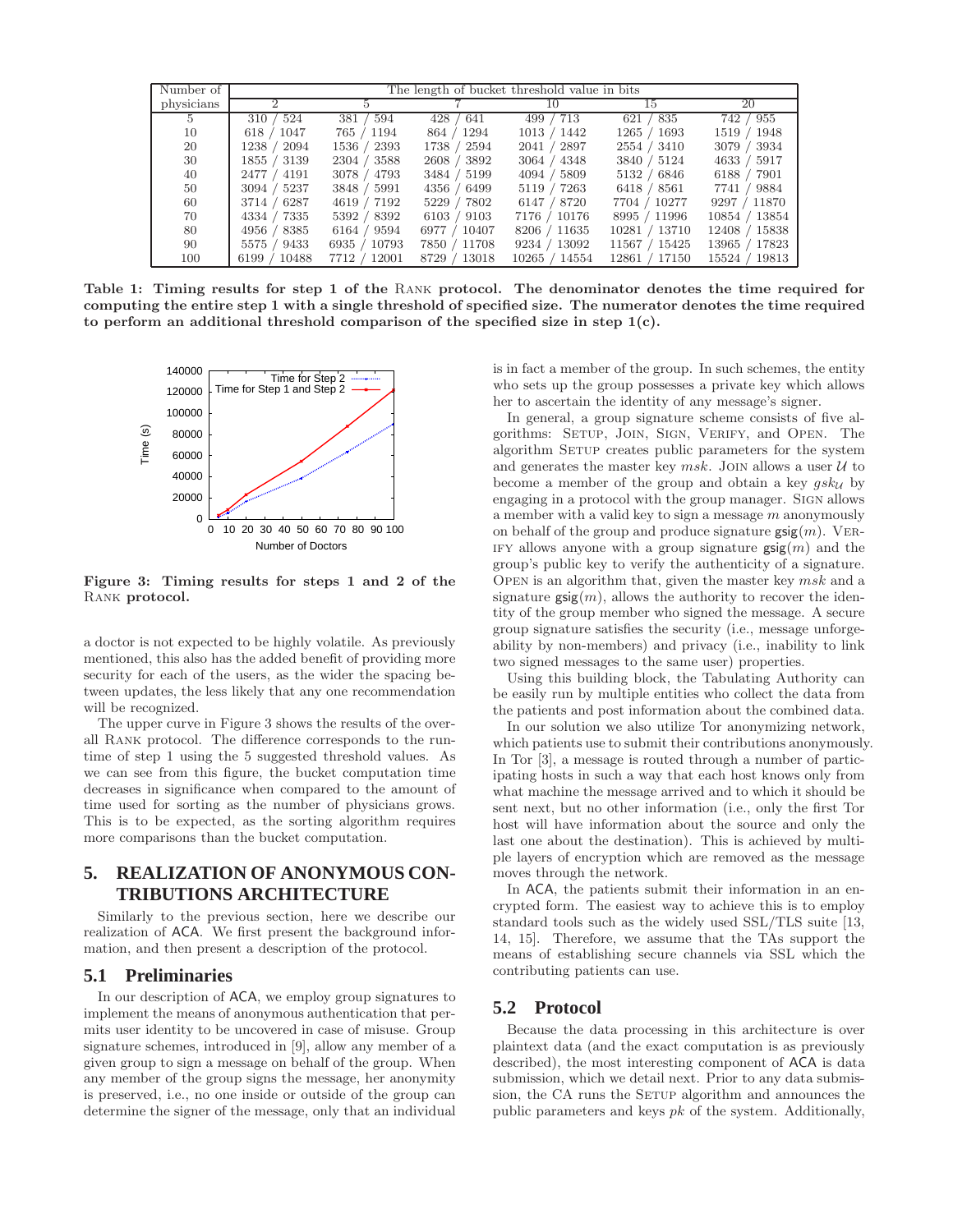each entity serving the role of the TA publishes her public key which enables the patients to establish secure communication channels.

REGISTER: User  $U$  and the CA engage in the JOIN protocol, during which the user obtains her credentials  $qsku$ .

- SUBMIT:
	- 1. Registered user  $\mathcal{U}_i$  who would like to contribute ranking  $r_{ijk}$  first produces a signature  $\text{gsig}(r_{ijk}) \leftarrow \text{SIGN}(r_{ijk},$  $gsku_i$ ).
	- 2.  $U_i$  uses Tor and SSL to establish a secure and anonymous connection with the TA.
	- 3.  $U_i$  communicates the pair  $(r_{ijk}, g_{\text{sig}}(r_{ijk}))$  to the TA through the established channel.
	- 4. The TA verifies the signature as  $r_{ijk} \stackrel{?}{=} \text{VERIFY}(\textsf{gsig}(r_{ijk}),$  $pk$ ), and if the verification succeeds, sends the confirmation of the receipt through the channel.

Security and privacy of this interaction follows from the properties of the building blocks we use.

While the protocol for SPA required results from secure multi-party computation, this solution relies on group signatures and secure communication with anonymous routing. Since the amount of required computation is low, we do not provide the results of a sample implementation.

## **6. RELATED WORK**

Prior research on privacy preserving recommendation systems has two main focuses: trust-based systems, and systems that preserve privacy of user preferences. In trustbased recommendation systems [20, 24], trust is modeled using a graph where each edge weight represents the trust between the two parties it connects. One example of the this is TrustWalker [20], where ratings of items are determined based on the trust network and an item similarity metric.

Work that focuses on preserving the privacy of user preferences is also prevalent. Unlike trust-based systems, these systems ensure that no user preferences are leaked during system operation. Such publications mainly focus on collaborative filtering (where a user has a set of preferences and the system attempts to suggest related products based on similarities with other users) which take user privacy into account. Most commonly the techniques are based on homomorphic encryption [7, 8] and data perturbation [27, 21, 29]. These techniques, however, were designed for a different problem than what we solve here.

An example more similar to our work is a system by Katzenbeisser and Petković [22]. In that system a secure medical recommendation is obtained by first encoding all relevant information (symptoms, diseases, etc.) into a standardized binary vector. The system then uses a matching protocol to determine which doctors have the best matching expertise via a secure matching algorithm, with the most suitable result returned as the recommendation. This solves a slightly different problem than our protocol, as we attempt to match patients with the optimal doctor for their relevant conditions, whereas their system makes no such guarantees.

In addition to privacy, another goal of our system is to be robust against misbehaving users. One common way misbehaving users attempt to influence the rating of a specific physician are known as "shilling attacks." Lam and Reidl [23] describe the attacks and discuss how they can affect the recommender system. Specifically, the authors consider various attack motivations (e.g., increasing/decreasing

the rating of an item, hindering the credibility of the recommendation system as a whole) and their effect on recommendation systems. Importantly, they also note that while observing sharp changes in scores is an obvious way to detect (some) shilling attacks, non-trivial attacks against the system could potentially succeed. Detecting such attacks is proposed as a future area of research. Chirita, Nejdl, and Zamfir [10] provide further insight into shilling attacks and outline a detection algorithm which depends upon the distribution of scores that each user has made so far. The algorithm proved to be quite robust, providing not many false positives while catching many of the shilling attacks.

Another recent notion of privacy which is also used in recommendation systems is called "differential privacy." Loosely speaking, differential privacy [16, 17] for statistical databases guarantees that two data sets from the same population which differ by one element will occur with almost the same probability. Intuitively, this means that for each element in the database there exist very similar elements. Differential privacy is usually achieved by adding noise to the dataset, and the amount and type of noise is heavily dependent on the statistical queries that users are allowed to execute on the database. This means that there is a trade-off between accuracy and privacy. In application to recommendation systems, McSherry and Mironov [25] built a system to achieve differential privacy over the Netflix dataset. Experiments on their system showed that the accuracy of results was not severely effected throughout the query execution by maintaining privacy of user data.

# **7. CONCLUSIONS AND DISCUSSION**

This work puts forward a framework for building medical recommendation systems in which (i) privacy of patient data is provably preserved, (ii) reliability of data is maintained by mitigating system abuse by dishonest users, and (iii) the functionality is flexible enough to provide recommendations on individual conditions as well as their combinations. We provide two alternative architectures, SPA and ACA, that satisfy the framework requirements.

While both architectures are functional and can be deployed in practice, each has drawbacks in comparison to the other. For example, in SPA:

- 1. Using modern secure multiparty techniques, computing recommendations incurs heavy computational load on the servers. The load depends on the number of physicians present in the recommendation system and the number of supported health conditions, but requires new recommendations to be produced infrequently.
- 2. Custom queries for user-specified combinations of conditions and weights cannot be executed often due to their computational cost on the servers (and significant wait time for users). Furthermore, such queries are likely to leak some information about the conditions included in the query (otherwise, the queries are infeasible to execute).
- 3. Honest users contributing to the system pay a (noticeable) computational price for proving correctness of their submission.
- 4. Finding mutually distrustful parties to perform the computations may not be easy (or possible); without such entities, the system does not guarantee privacy.

While in ACA we have: